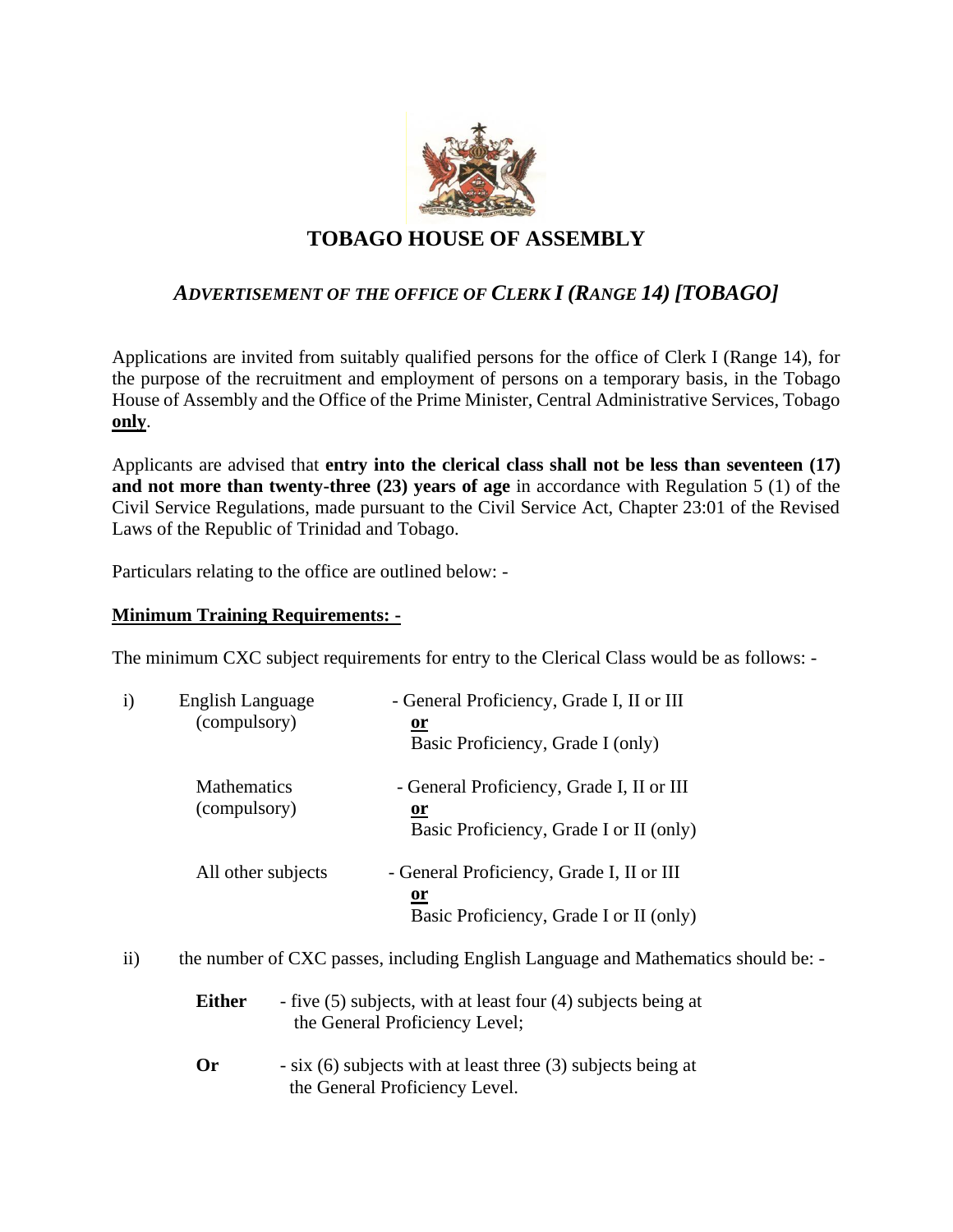### **Distinguishing Features of Work**

An employee in this class performs routine clerical and related tasks which require little or no previous experience. Work follows well established procedures and unusual situations are brought to the attention of a senior officer for solution. Detailed instruction and close supervision are received initially and on new assignments. Regular routine assignments may be performed with less supervision and some initiative and limited judgement may be utilized as experience is gained. All work is subject to supervision and is reviewed by a senior officer upon completion for performance, accuracy and adherence to instructions.

### **Examples of Work**

- Performs clerical office work of routine and repetitive nature.
- Registers incoming and outgoing correspondence.
- Sorts and files material in accordance with an already established registry system.
- Receives, locates and prepares material for submission to senior officers for necessary action in accordance with predetermined office procedures.
- Assists in preparation of time and pay sheets, vouchers and requisitions.
- Posts entries in journals and ledgers and performs other simple and routine accounting duties.
- **•** Prepares draft of routine correspondence and other material on direction by a senior officer.
- Assists in taking inventory of stock, furniture and other equipment.
- **•** Performs routine counter work at offices and institutions and assists the public and other government officials in simple, straightforward matters.
- **•** Prepares licences, certificates and other documents for issue to members of the public.
- Carries out incidental typing and operates other standard office equipment which do not require specific training.
- Supervises individuals and groups of subordinate unskilled workers, including daily paid workers.
- **•** Performs related work as may be required.

### **Required Knowledge, Skills and Abilities**

- Ability to learn assigned clerical tasks readily and to adhere to prescribed rules and regulations.
- Ability to learn to operate standard office equipment.
- Ability to speak fluently and read and write correct English.